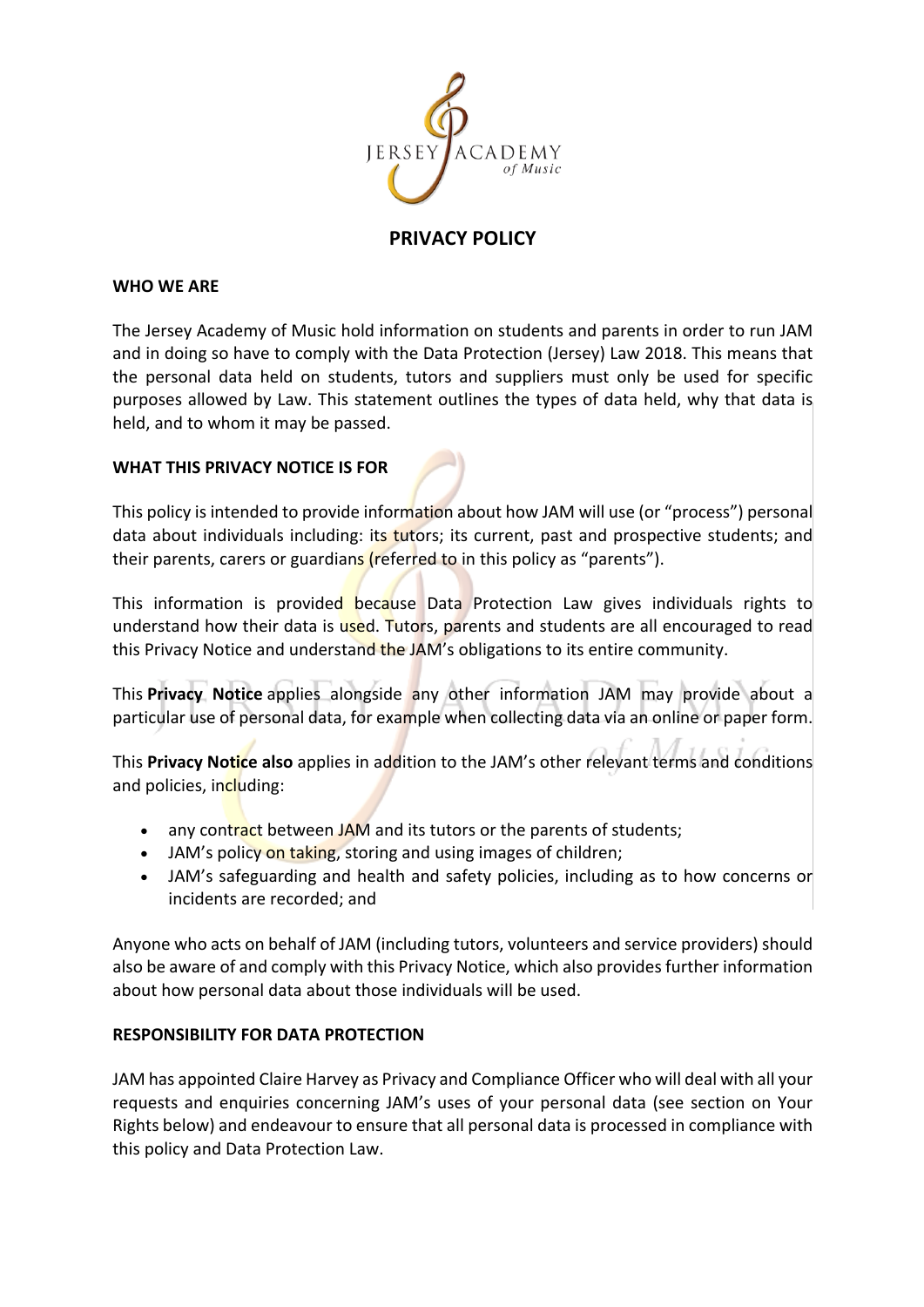# **WHY JAM NEEDS TO PROCESS PERSONAL DATA**

In order to carry out its ordinary duties to tutors, students and parents, JAM needs to process a wide range of personal data about individuals (including current, past and prospective tutors, students or parents) as part of its daily operation.

Some of this activity JAM will need to carry out in order to fulfil its legal rights, duties or obligations.

Other uses of personal data will be made in accordance with JAM's legitimate interests, or the legitimate interests of another, provided that these are not outweighed by the impact on individuals and provided it does not involve special or sensitive types of data.

JAM expects that the following uses will fall within that category of its (or its community's) "legitimate interests":

- For the purposes of student registration;
- To provide education services to students, and monitoring students' progress and musical educational needs;
- For the purposes of planning and forecasting, research and statistical analysis;
- To provide references to potential employers of past students;
- To enable students to take part in national or other assessments, and to publish the results of public examinations or other achievements of students of JAM;
- To safeguard students' welfare;
- To make use of photographic images of students in JAM publications, on JAM's website and (where appropriate) on JAM's social media channels in accordance with the JAM's policy on taking, storing and using images of children;
- To cooperate with external complaints, disciplinary or investigation process; and
- Where otherwise reasonably necessary for JAM's purposes, including to obtain appropriate professional advice.

In addition, JAM will on occasion need to process **special category personal data** concerning health, or criminal records information (such as when carrying out DBS checks) in accordance with rights or duties imposed on it by law, including as regards safeguarding and employment, or from time to time by explicit consent where required. These reasons will include:

- To safeguard students' welfare and to take appropriate action in the event of an emergency, incident or accident, including by disclosing details of an individual's medical condition or other relevant information where it is in the individual's interests to do so: for example for medical advice, safeguarding, for insurance purposes or to caterers or organisers of events or trips who need to be made aware of dietary or medical needs;
- As part of a JAM or external complaints or investigation process that involves such data, for example if there are health or safeguarding elements; or
- For legal and regulatory purposes (for example child protection and health and safety)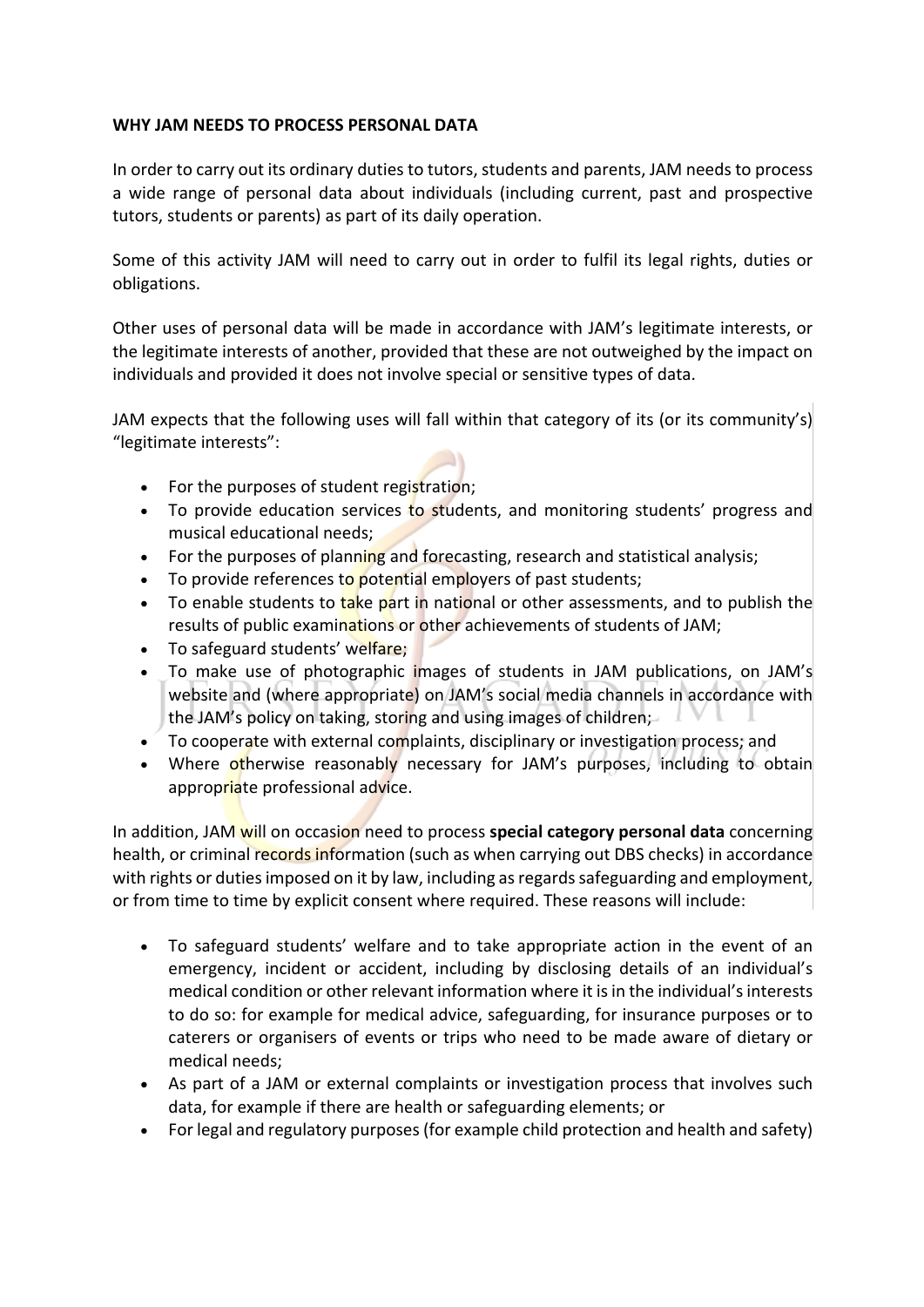# **TYPES OF PERSONAL DATA PROCESSED BY JAM**

This will include by way of example:

- names, addresses, telephone numbers, e-mail addresses and other contact details;
- past, present and prospective students' attendance records (including information about any special needs), and examination marks;
- tutor files, including in connection with safeguarding;
- where appropriate, information about individuals' health and welfare, and contact details for their next of kin;
- references given or received by JAM about students, and relevant information provided by previous establishments working with students;
- correspondence with and concerning tutors, students and parents past and present; and
- images of students (and occasionally other individuals) engaging in JAM activities,;

# **HOW JAM COLLECTS DATA**

Generally, JAM receives personal data from the individual directly (including, in the case of students, from their parents). This may be via a registration form, or simply in the ordinary course of interaction or communication (such as email).

However in some cases personal data will be supplied by third parties (for example a previous tutor, or other professionals working with that individual); or collected from publicly available resources. ヽ し し 」 マラノ

**WHO HAS ACCESS TO PERSONAL DATA AND WHO JAM SHARES IT WITH**

**Occasionally, JAM will need to share personal information relating to its community with third parties, such as:**

- **government authorities (e.g. police or the local authority);**
- **appropriate regulatory bodies including the Education Department;**
- **examination boards and other musical institutions;**

**For the most part, personal data collected by JAM will remain within at JAM, and will be processed by appropriate individuals only in accordance with access protocols (i.e. on a 'need to know' basis). Particularly strict rules of access apply in the context of:**

- **medical records; and**
- **safeguarding files.**

**Tutors, students and parents are reminded that JAM is under duties imposed by law and statutory guidance to record or report incidents and concerns that arise or are reported to it, in some cases regardless of whether they are proven, if they meet a certain threshold of**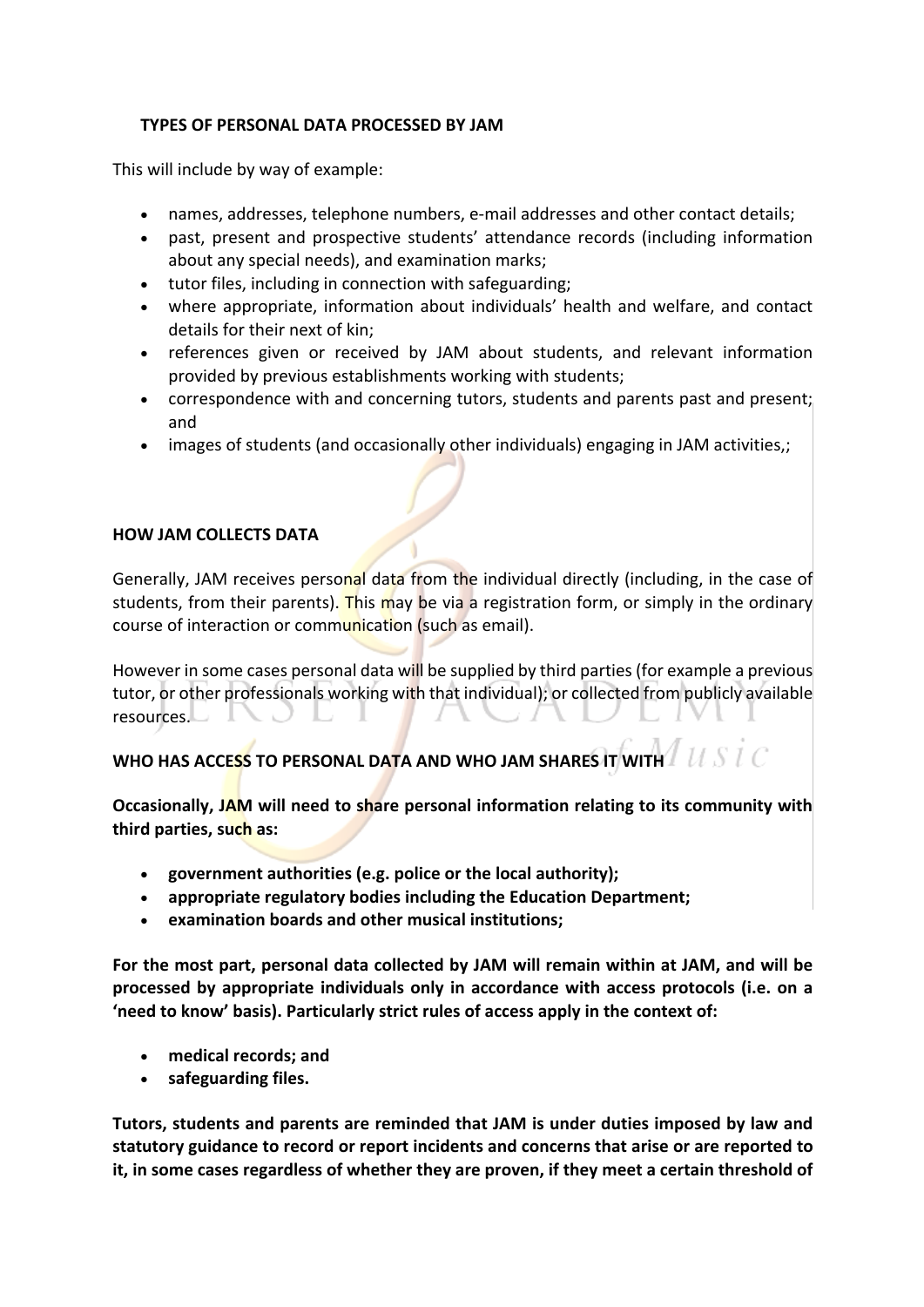**seriousness in their nature or regularity. This is likely to include file notes on tutors or safeguarding files.. For further information about this, please view JAM's Safeguarding Policy.**

**Finally, tutors, students and parents should note that data will be taken off site by** organisers of trips or **excursions. This is necessary** to take appropriate action in the event of an emergency, incident or accident, including by disclosing details of an individual's medical condition or other relevant information where it is in the individual's interests to do so: for example for medical advice.

### **HOW LONG WE KEEP PERSONAL DATA**

**JAM will retain personal data securely and only in line with how long it is necessary to keep for a legitimate and lawful reason, as per the States of Jersey retention schedules.**

**If you have any specific queries about how our retention policy is applied, or wish to request that personal data that you no longer believe to be relevant is considered for erasure, please contact Claire Harvey. However, please bear in mind that JAM may have lawful and necessary reasons to hold on to some personal data even following such request.**

**A limited and reasonable amount of information will be kept for archiving purposes, for example; and even where you have requested we no longer keep in touch with you, we will need to keep a record of the fact in order to fulfil your wishes (called a "suppression record").**

' A C A D E M Y

of Music

### **YOUR RIGHTS**

Rights of access, etc.

Individuals have various rights under Data Protection Law to access and understand personal data about them held by JAM and in some cases ask for it to be erased or amended or have it transferred to others, or for JAM to stop processing it  $-$  but subject to certain exemptions and limitations.

Any individual wishing to access or amend their personal data, or wishing it to be transferred to another person or organisation, or who has some other objection to how their personal data is used, should put their request in writing to Claire Harvey.

JAM will endeavour to respond to any such written requests as soon as is reasonably practicable and in any event within statutory time-limits.

• Requests that cannot be fulfilled

You should be aware that the right of access is limited to your own personal data, and certain data is exempt from the right of access. This will include information which identifies other individuals (and parents need to be aware this may include their own children, in certain limited situations – please see further below), or information which is subject to legal privilege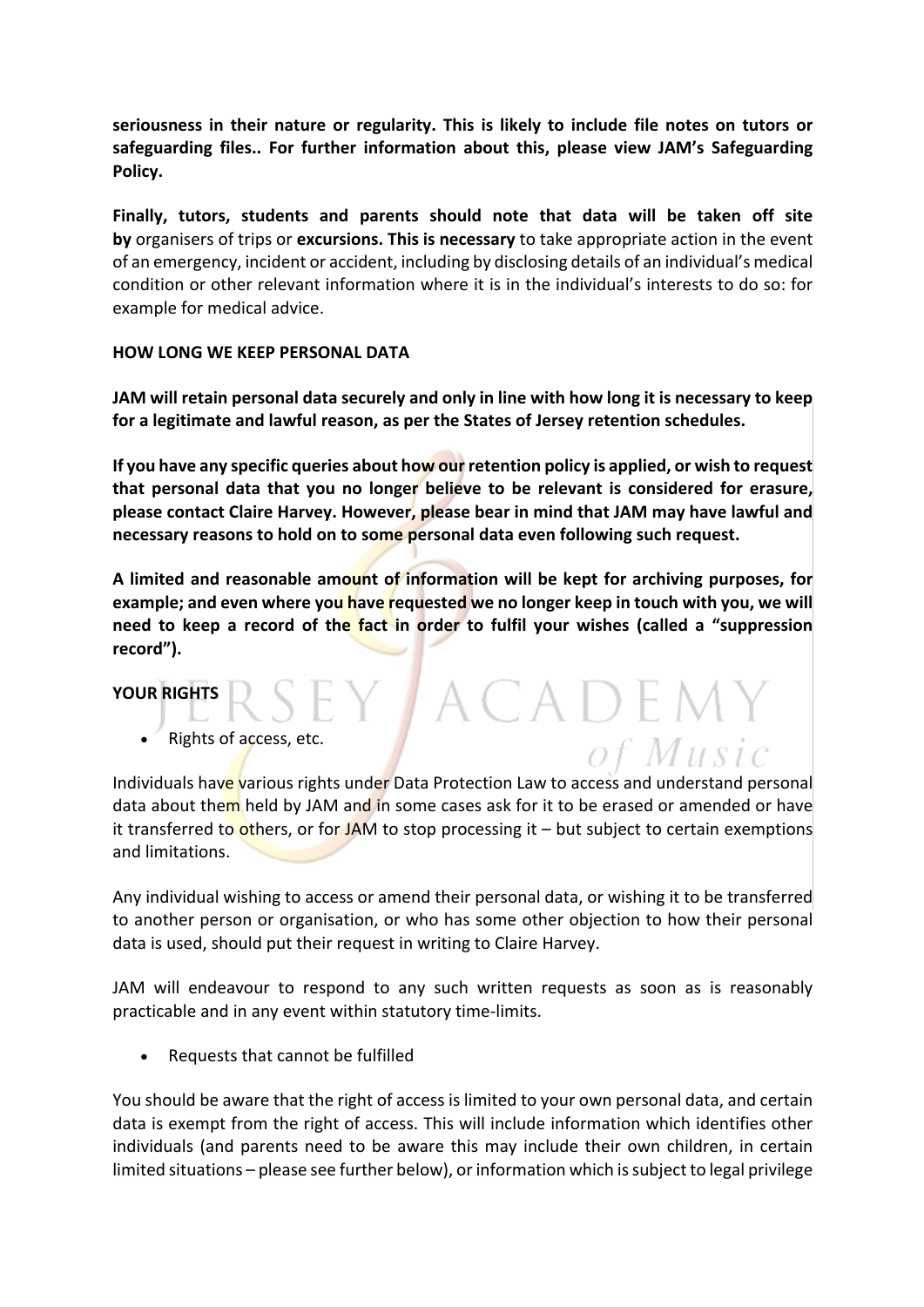(for example legal advice given to or sought by JAM, or documents prepared in connection with a legal action).

JAM is also not required to disclose any confidential reference given by JAM itself for the purposes of the education or training of any individual.

All information requests will be considered on a case by case basis.

• Consent

Where JAM is relying on consent as a means to process personal data, any person may withdraw this consent at any time. Please be aware however that JAM may not be relying on consent but have another lawful reason to process the personal data in question even without your consent.

That reason will usually have been asserted under this Privacy Notice or may otherwise exist under some form of agreement with the individual (e.g. a service or parent contract, or because a purchase of goods has been requested).

• Whose rights?

The rights under Data Protection Law belong to the individual to whom the data relates. However, JAM will often rely on parental authority or notice for the necessary ways it processes personal data relating to students – for example via a form. In general, JAM will assume that students' consent is not required for ordinary disclosure of their personal data to their parents, e.g. for the purposes of keeping parents informed about the student's progress and behaviour, and in the interests of the student's welfare. That is unless, in the JAM's opinion, there is a good reason to do otherwise.

However, where a student seeks to raise concerns confidentially with a tutor and expressly withholds their agreement to their personal data being disclosed to their parents, JAM may be under an obligation to maintain confidentiality unless, in JAM's opinion, there is a good reason to do otherwise; for example where JAM believes disclosure will be in the best interests of the student or other students, or if required by law.

Students and tutors are required to respect the personal data and privacy of others, and to comply with the JAM's policies.

# **DATA ACCURACY AND SECURITY**

JAM will endeavour to ensure that all personal data held in relation to an individual is as up to date and accurate as possible. Individuals must please notify JAM of any changes to information, such as contact details, held about them.